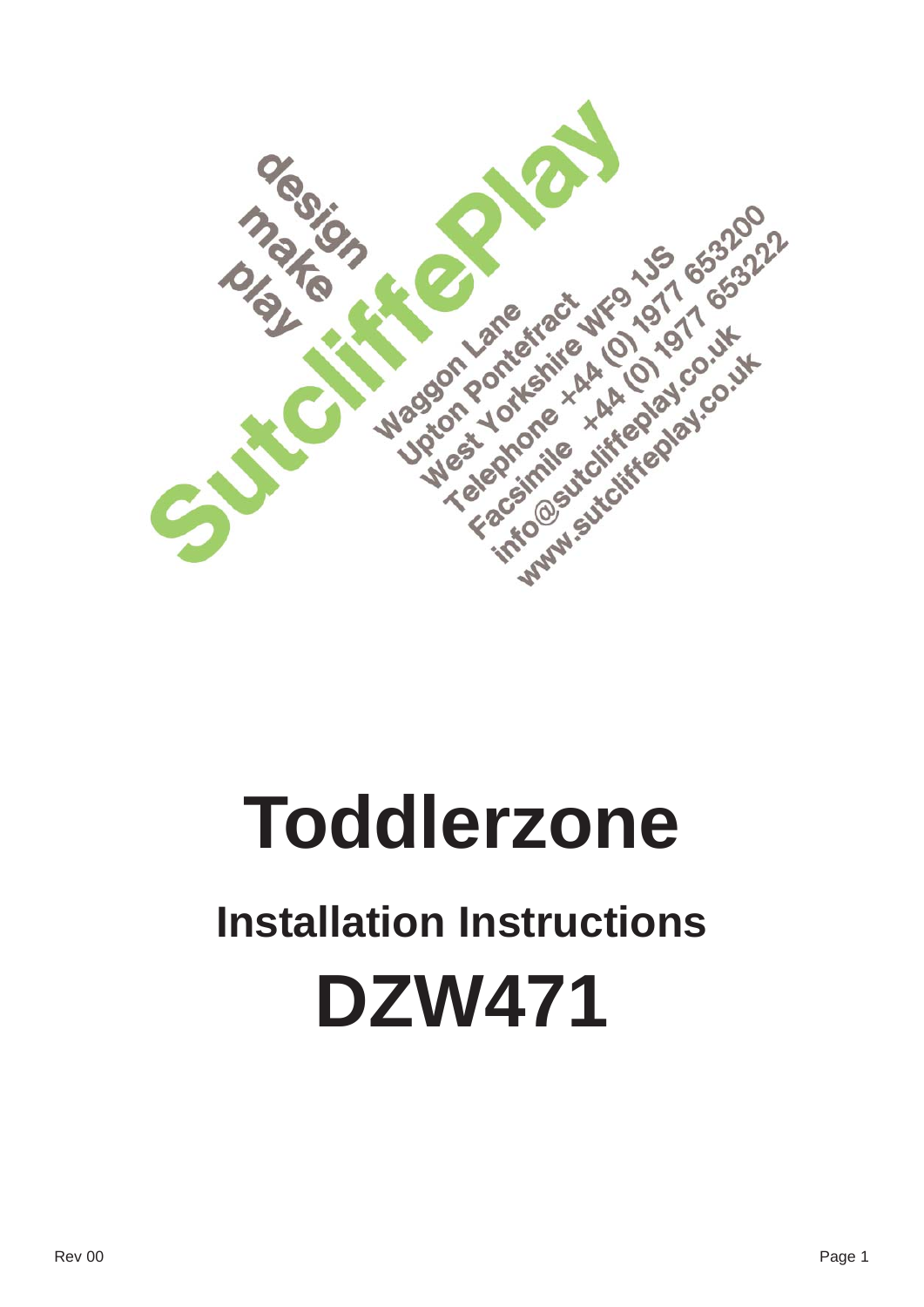**DZW471** Toddlerzone Unit Installation Instructions



- 1 Check using the Parts List that none of the components are missing.
- 2 Plan the final position of the play equipment ensuring there is sufficient space.
- 3 Stainless steel slides should face north or be shaded to prevent over heating. Slide runouts should be inclined downwards by approximately 2 degrees for drainage purposes.
- 4 Excavate the foundation holes in accordance with the plan.
- 5 Sort and identify parts before assembly. Each leg is numbered to correspond with the foundation plan.
- 6 Position 2 off 300 long spragging irons into the holes provided in each post upright and stand in the foundation holes. Assemble the decks at the positions marked on the posts. Do not tighten the fixing bolts until all the activities have been assembled.
- 7 Assemble the activities onto the posts. Leave fixing bolts loose until all the activities have been assembled.
- 8 Fill the foundation holes to the required depth with concrete.
- 9 Do not allow the equipment to be used until the concrete has set (2 3 days) and the required safety surfacing has been installed.
- 10 Tighten all fixing bolts.
- 11 Follow the maintenance instructions supplied.

During installation care must be taken to prevent hazards to children. Extra care should be taken if conditions are abnormal.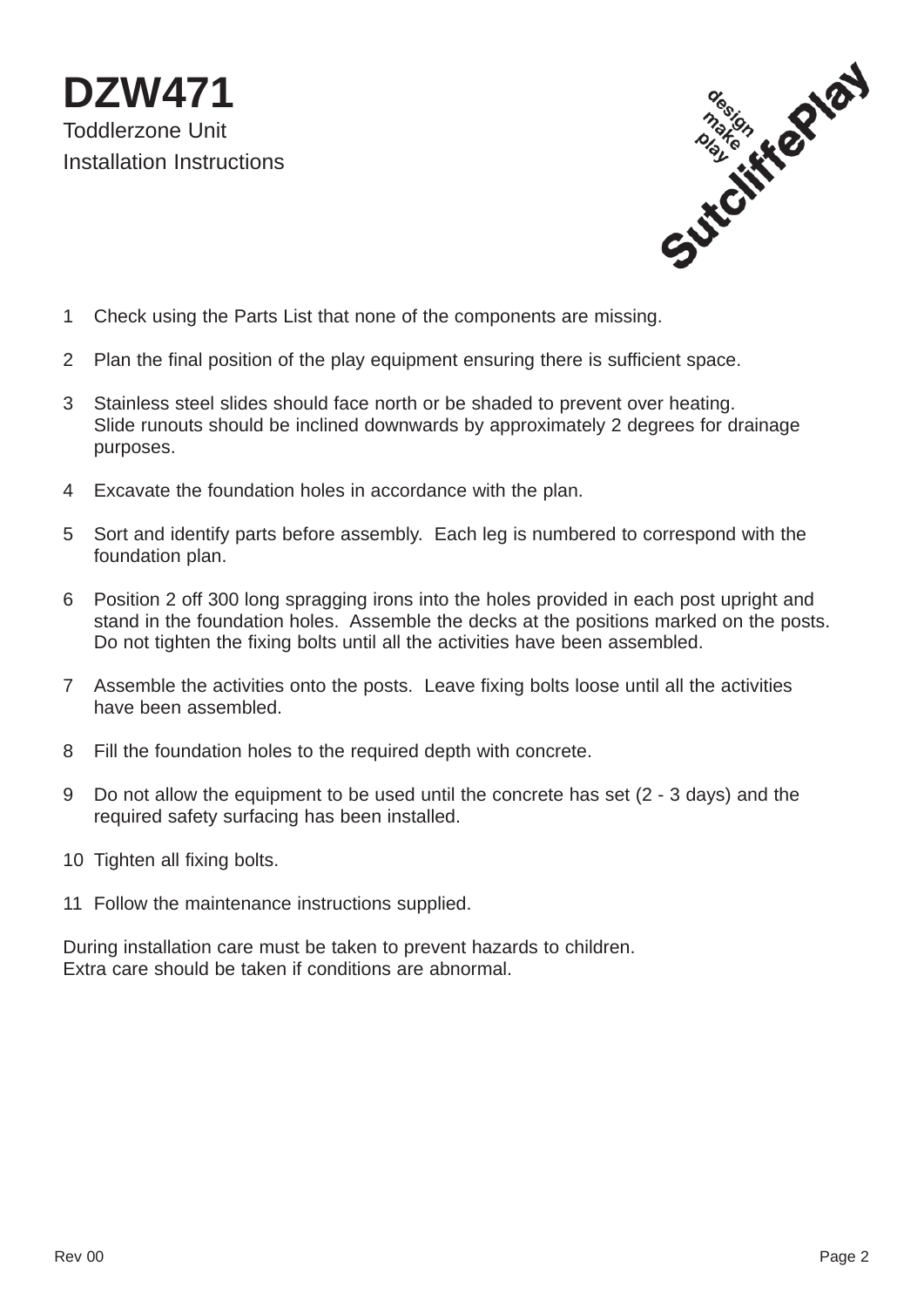## **DZW471** Toddlerzone Unit Installation Instructions



| Ref                                       | <b>Description</b>           | Qty            |  |  |  |  |
|-------------------------------------------|------------------------------|----------------|--|--|--|--|
| DZD100                                    | Square deck                  | 7              |  |  |  |  |
| <b>DZD200</b>                             | <b>Triangular Deck</b>       | 4              |  |  |  |  |
| DZA010                                    | <b>Shop Panel</b>            | 1              |  |  |  |  |
| DZA210                                    | <b>Abacus Rail</b>           | 1              |  |  |  |  |
| DZA055                                    | <b>Bench Seat</b>            | 1              |  |  |  |  |
| <b>DZA145</b>                             | 2.0M Edge Along Rope         | 1              |  |  |  |  |
| <b>DZA170</b>                             | <b>Bracing Legs</b>          | $\overline{c}$ |  |  |  |  |
| DZA215                                    | Oxo Rail                     | $\overline{1}$ |  |  |  |  |
| <b>DZA005</b>                             | D Rail                       | 4              |  |  |  |  |
| DZA135                                    | 0.9M Ring Climber            | 1              |  |  |  |  |
| DZA095                                    | <b>Arch Top Rail</b>         | 3              |  |  |  |  |
| <b>DZA110</b>                             | 0.9M Climb Up Ramp           | $\overline{1}$ |  |  |  |  |
| DZA185                                    | <b>Puzzle Panel</b>          | 1              |  |  |  |  |
| DZA070                                    | <b>Head Through Panel</b>    | 1              |  |  |  |  |
| <b>DZA100</b>                             | <b>Ridge Roof</b>            | $\overline{2}$ |  |  |  |  |
| DZA090                                    | <b>Plain Panel</b>           | 3              |  |  |  |  |
| DZA340                                    | Mini Megaphone               | 1              |  |  |  |  |
| <b>PZA620</b>                             | 1.2M Pull Up Ramp            | 1              |  |  |  |  |
| <b>DZA060</b>                             | 1.5M Net Bridge              | 1              |  |  |  |  |
| DZA150                                    | 1.0M Hammock Net             | 1              |  |  |  |  |
| DZA040                                    | <b>Three Seat Rail</b>       | 1              |  |  |  |  |
| DZA075                                    | <b>Mesh Infill Panel</b>     | 1              |  |  |  |  |
|                                           | DZS120 1.2M Slide            | 1              |  |  |  |  |
| <b>DZA255</b>                             | <b>Chute Entrance</b>        | 1              |  |  |  |  |
| <b>PZA390</b>                             | 1.2M Scamble Net             | 1              |  |  |  |  |
| <b>DZA015</b>                             | <b>Binocular Rail</b>        | 1              |  |  |  |  |
| <b>PZB450</b>                             | <b>Music Pipes</b>           | 1              |  |  |  |  |
| DZA105                                    | 0.6M Climb Up Ramp           | 1              |  |  |  |  |
|                                           | PZB065 1.5M Level Climber    | 1              |  |  |  |  |
|                                           | DZA085 Mirror Panel          | 1              |  |  |  |  |
|                                           | DZS110 0.9M Slide            | 1              |  |  |  |  |
|                                           | PZB075 0.6M Inclined Climber | 1              |  |  |  |  |
|                                           | DZA035 1.5M Arch Bridge      | $\overline{2}$ |  |  |  |  |
| <b>PZA945 Special Chute Entrance</b><br>1 |                              |                |  |  |  |  |
|                                           | DPW471 Posts (set of 34)     | 1 set          |  |  |  |  |
| DZU471FLoose fixings<br>1 set             |                              |                |  |  |  |  |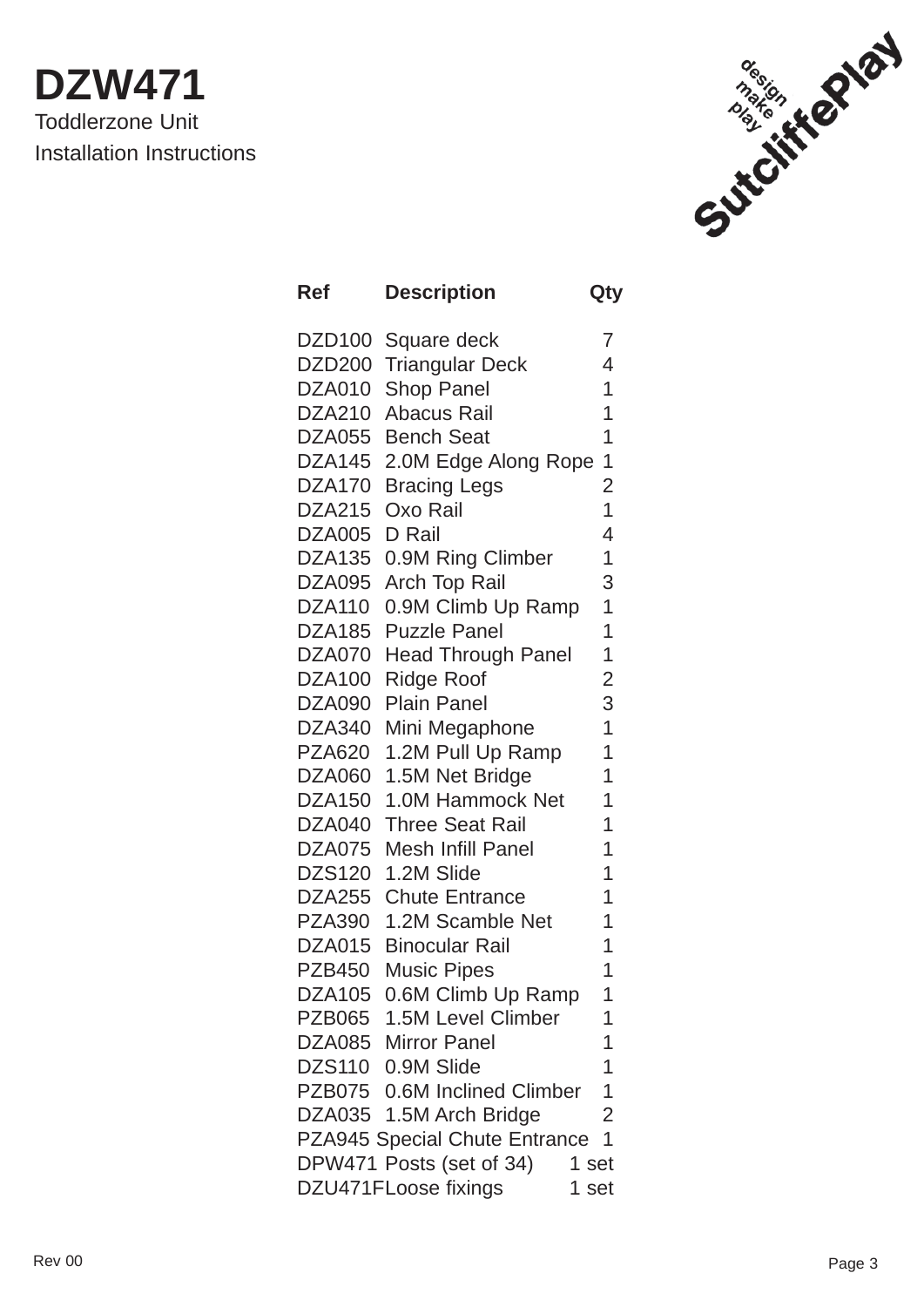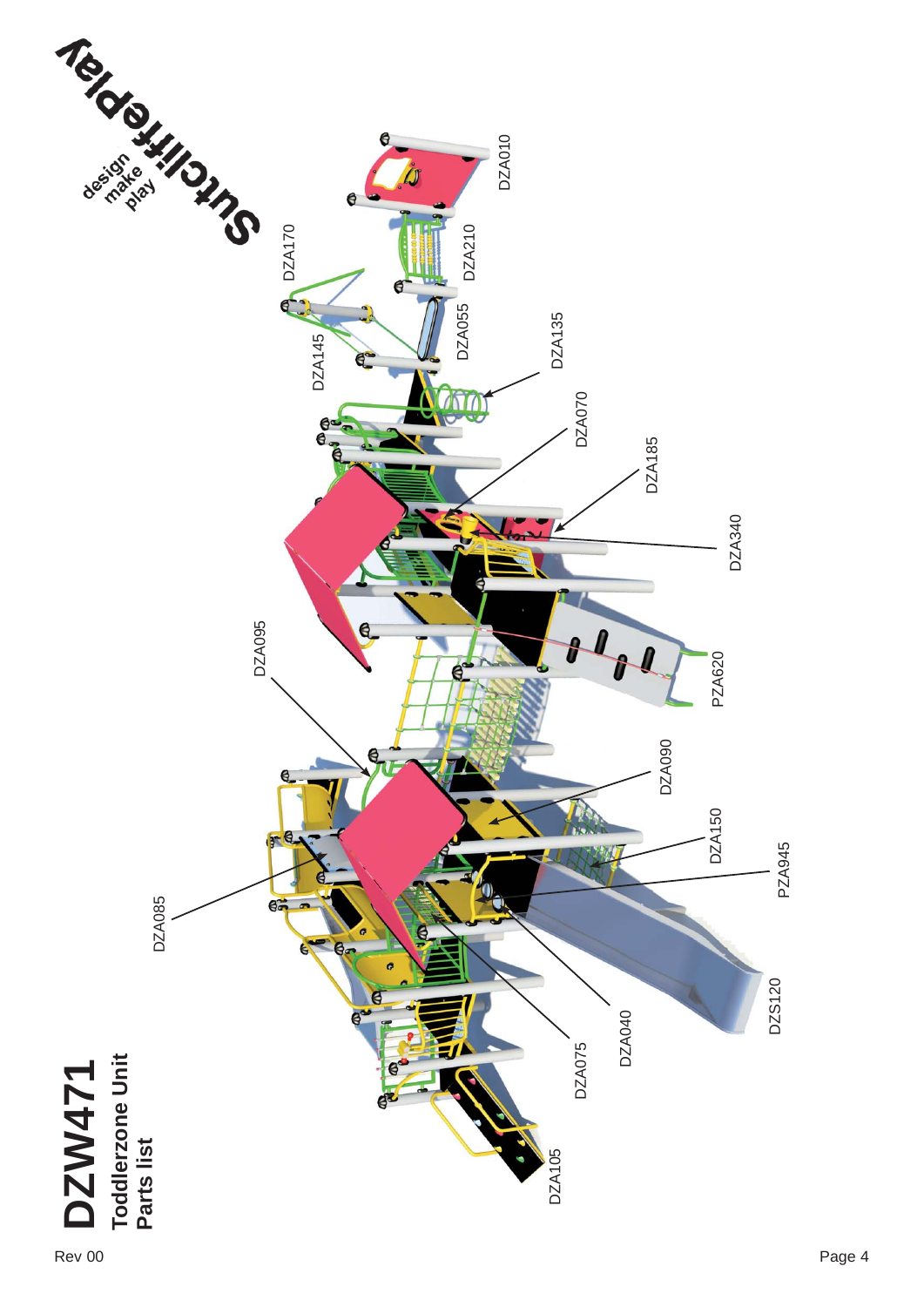